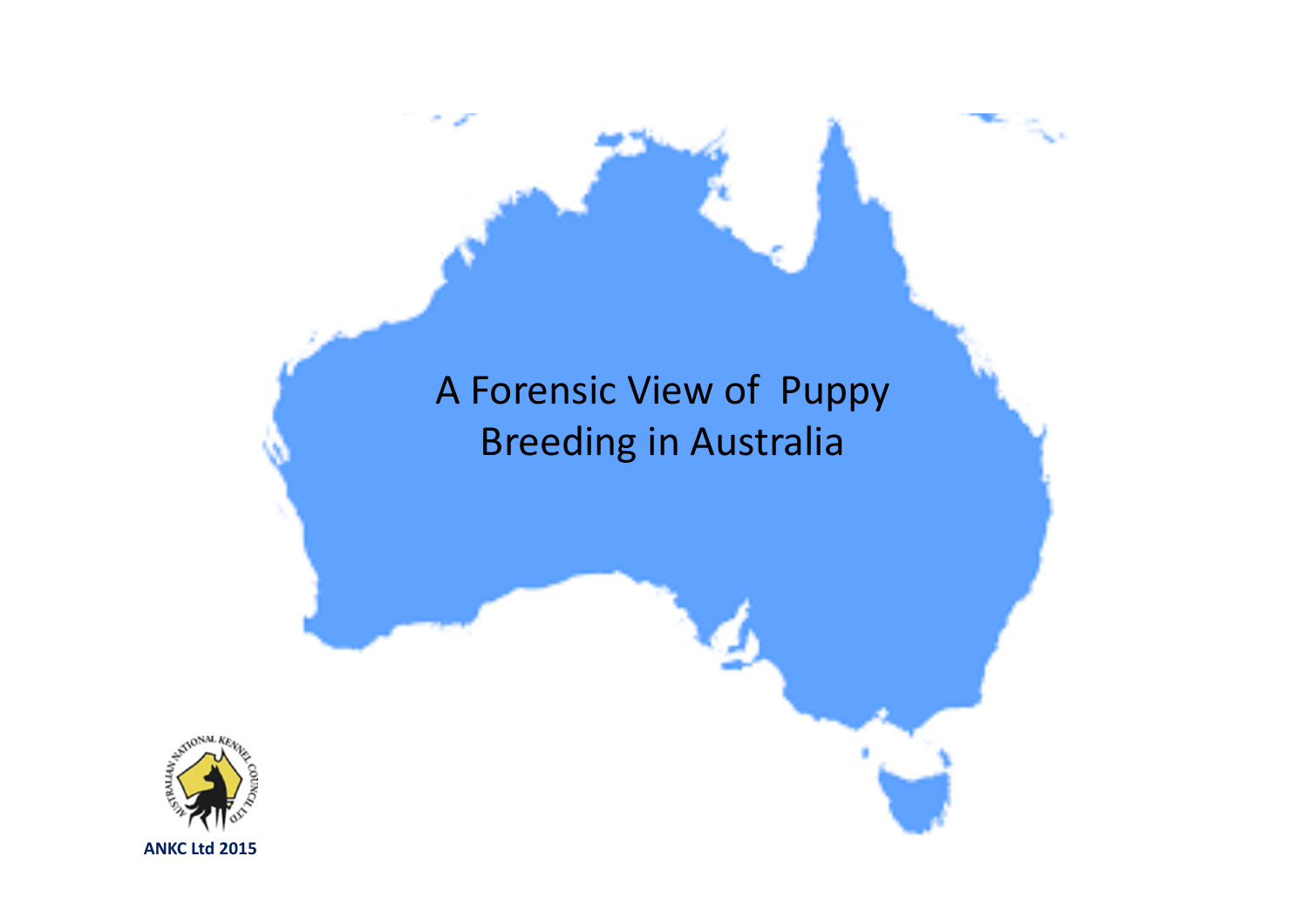#### What is the Dog Population of Australia ?

In 2010 research by BIS Shrapnel for the Australian Companion Animal Council Publication "The Contribution of the Pet Care Industry to the Australian Economy" estimated that the dog population was 3.6 million.

In 2013 a survey by Galaxy Research for the Animal Health Alliance Publication "Pet Ownership in Australia Summary" estimated that the dog population was 4.2 million.

#### So why was there a difference in estimated dog populations ?

The Animal Health Alliance intimated that the dog numbers being higher than previously thought was due to the different methodology applied.They stated that the robust methodology applied to surveying a statistically significant sample of Australian and resulting analysis provides accurate estimates of pet numbers ,so given this justification for the difference we will assume for the purpose of this exercise that the dog population is 4.2 million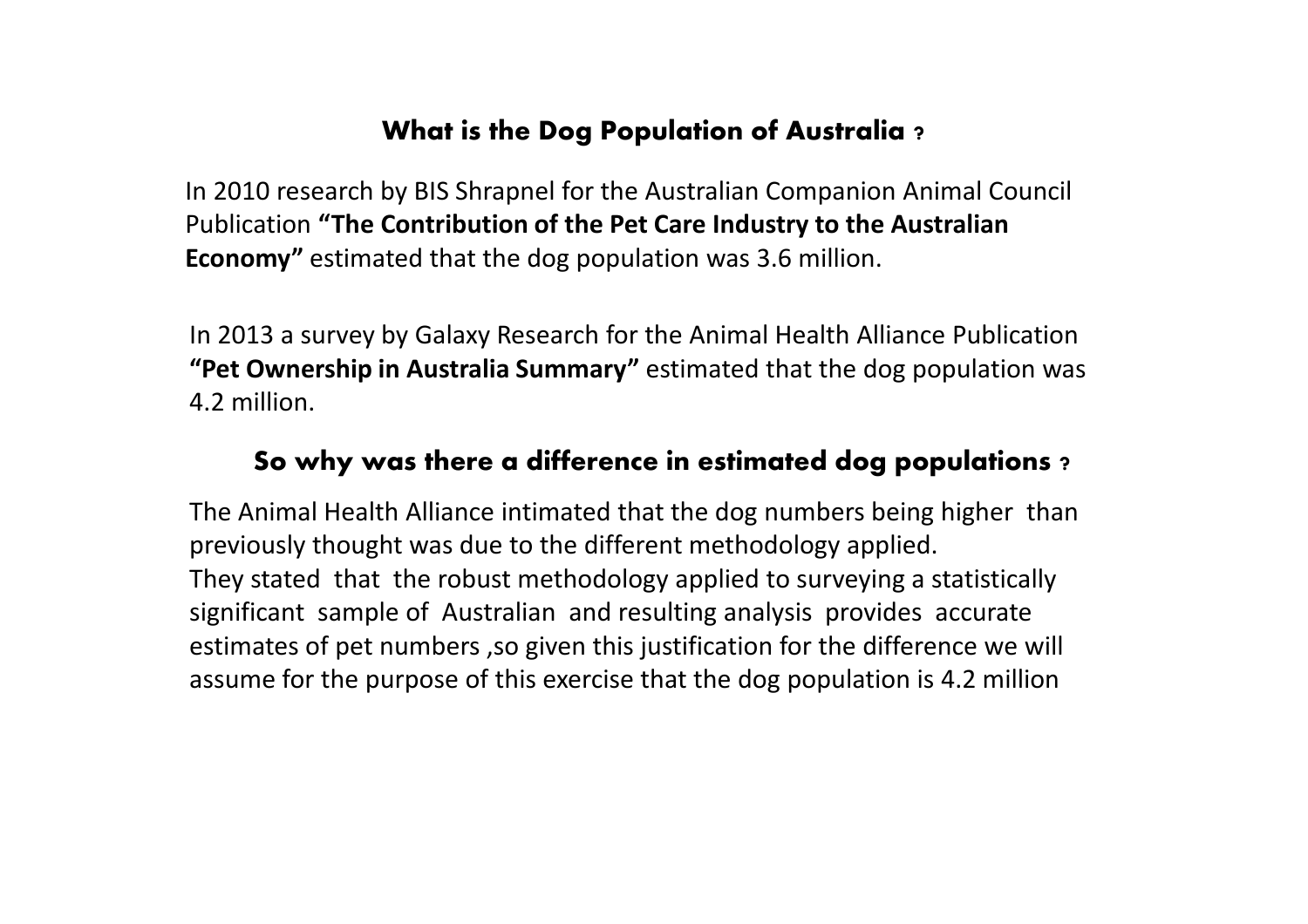#### Lets do the Math !

Estimated Australian Dog Population 4.2 million

A conservative estimate is that due to mortality 10% need to be replaced annually which indicates a demand for 420,000 puppies per year

In <sup>2014</sup> ANKC Ltd Breeders registered 69,904 puppies, so to achieve the estimated number required, approximately 353,726 were bred by people outside the ANKC who have no accountability for health or welfare.

| <b>ANKC Ltd Registered Breeders</b> | 69,274 Puppies*        |
|-------------------------------------|------------------------|
| <b>Unregistered Breeders</b>        | <b>350,726 Puppies</b> |

\* Source- ANKC Ltd Database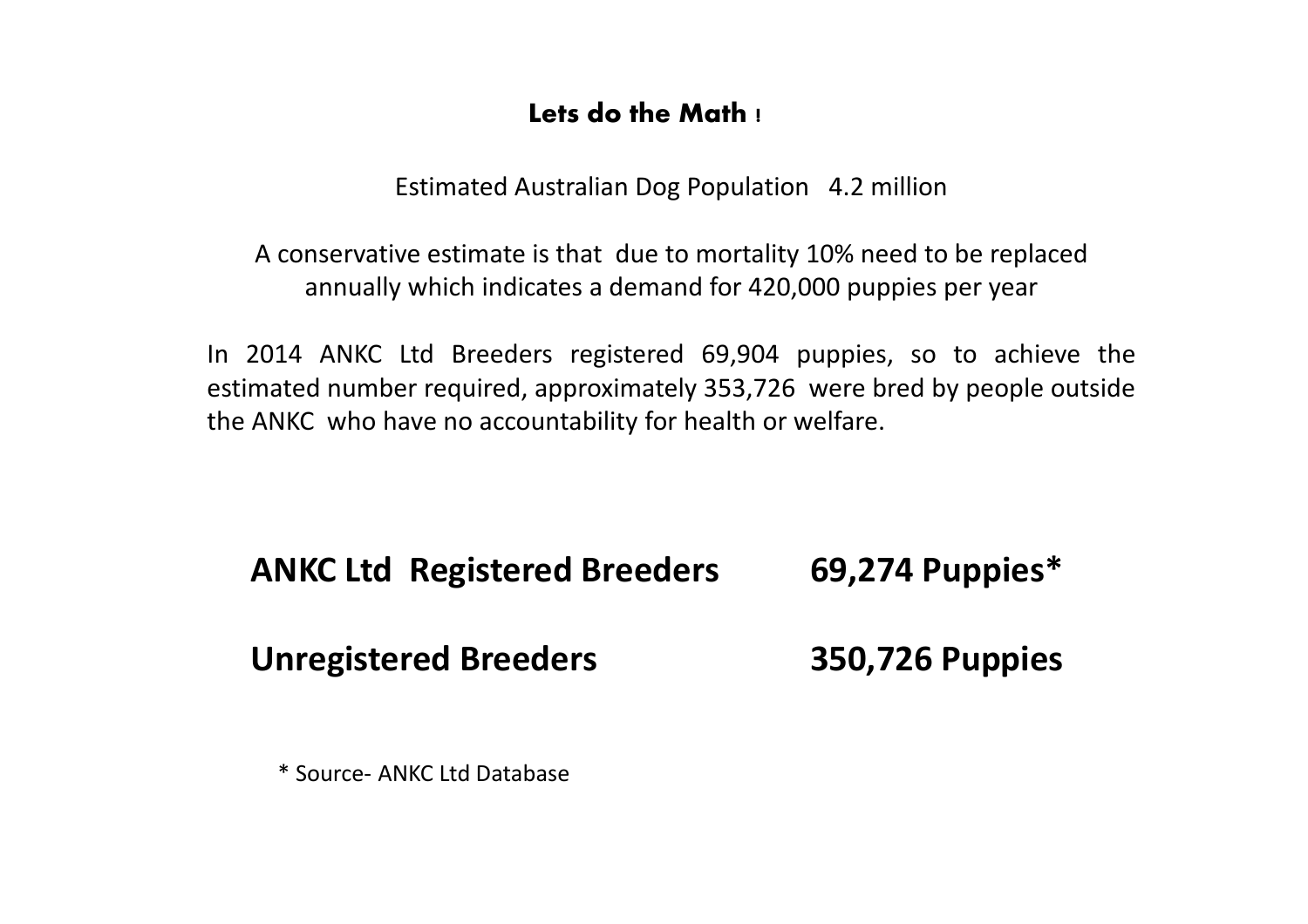

#### In 2014 - 350,726 Puppies were bred with no accountability for health or welfare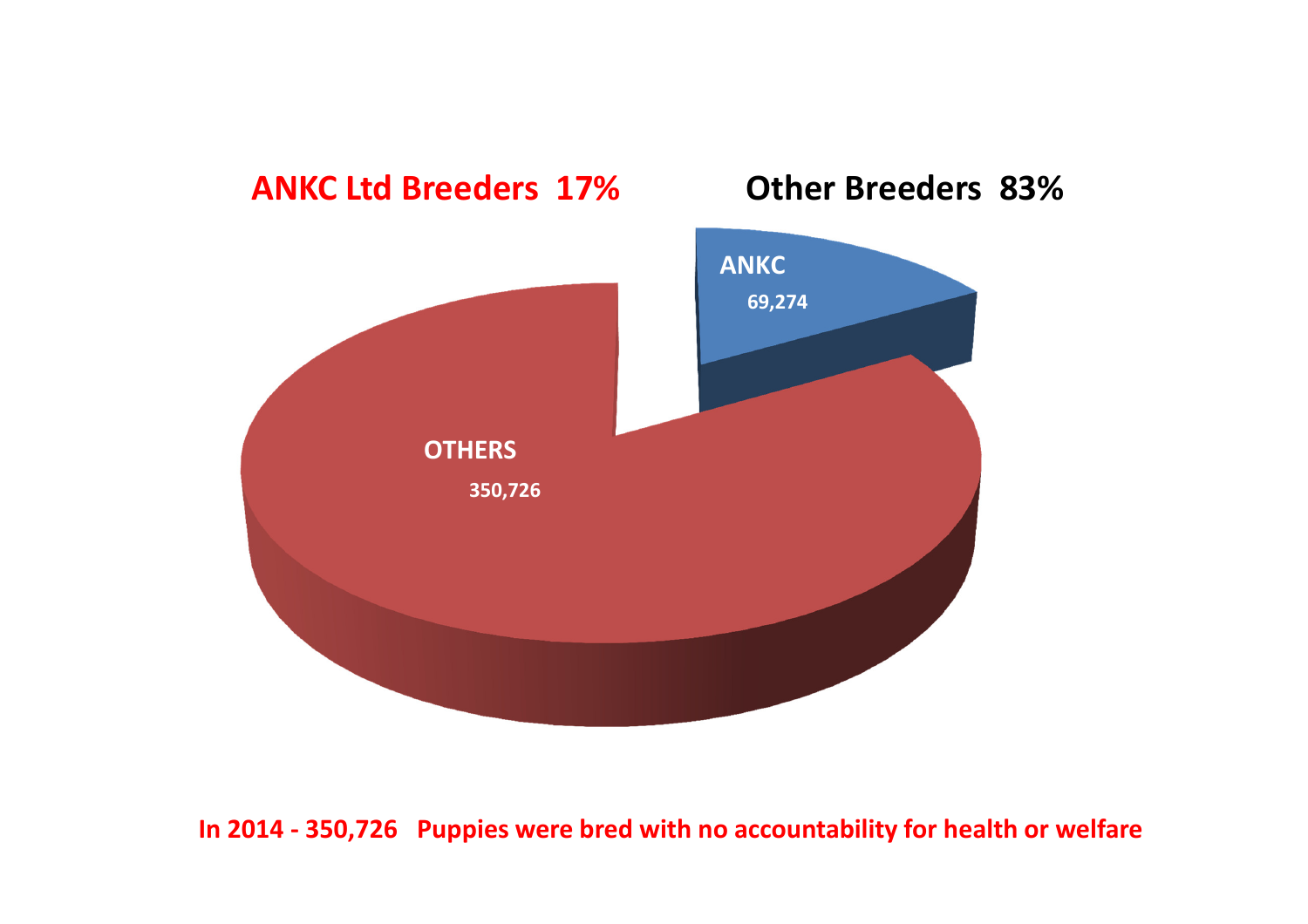#### 2014 ANKC Ltd Membership 33,118



#### Only 20% of ANKC Ltd Members were Active Breeders in 2014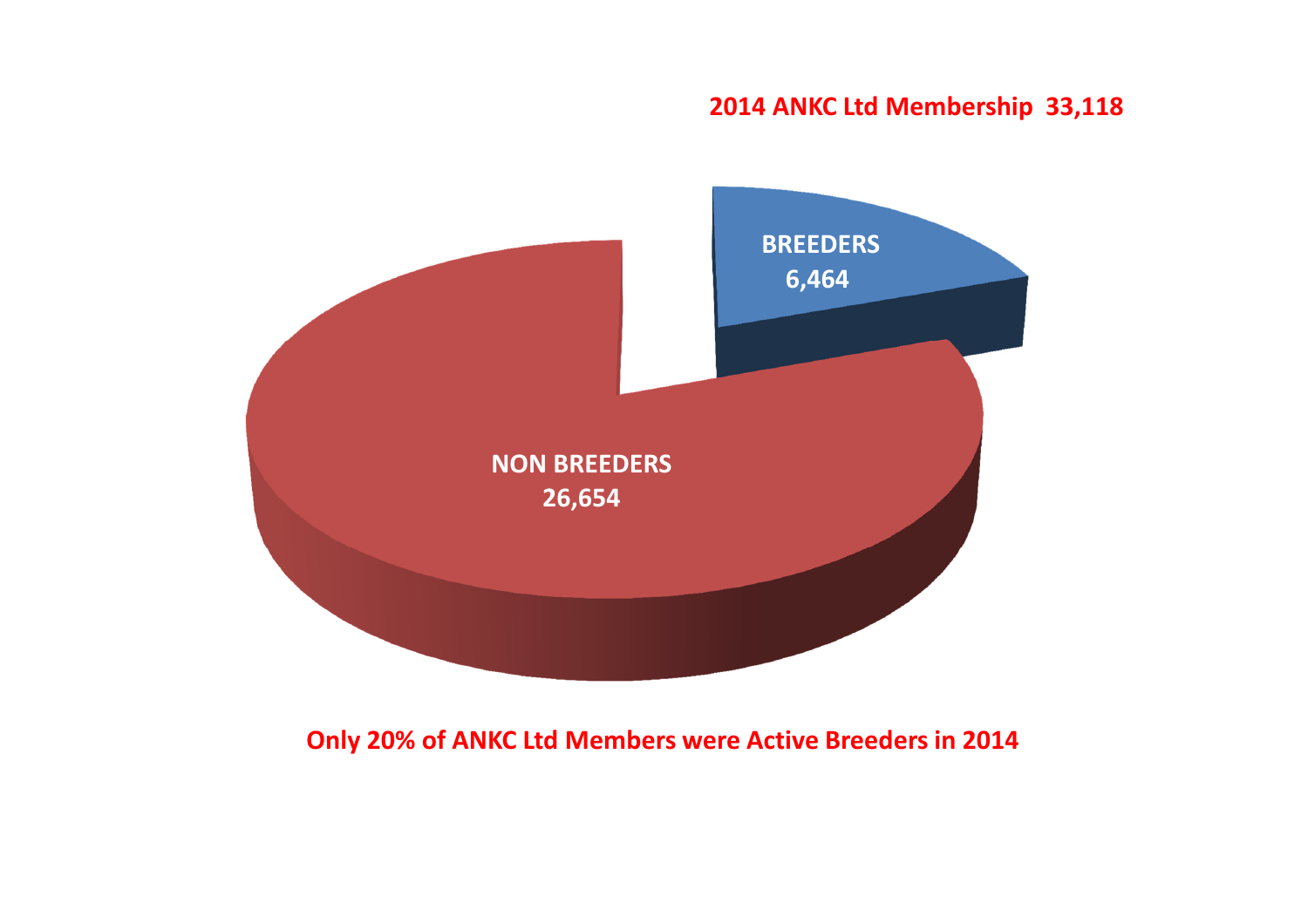### Lets do the Math Again !

In 2014 – 6,464 ANKC Ltd Breeders produced 14,091 Litters

3,508 Breeders (54%) 0nly had 1 Litter

1,352 Breeders (21%) had 2 Litters

652 Breeders (10%) had 3 Litters

339 Breeders (5%) had 4 Litters

534 Breeders (8%) had 5 to 10 Litters

## Only 79 Breeders (1%) had more than 10 Litters

\* Source- ANKC Ltd Database